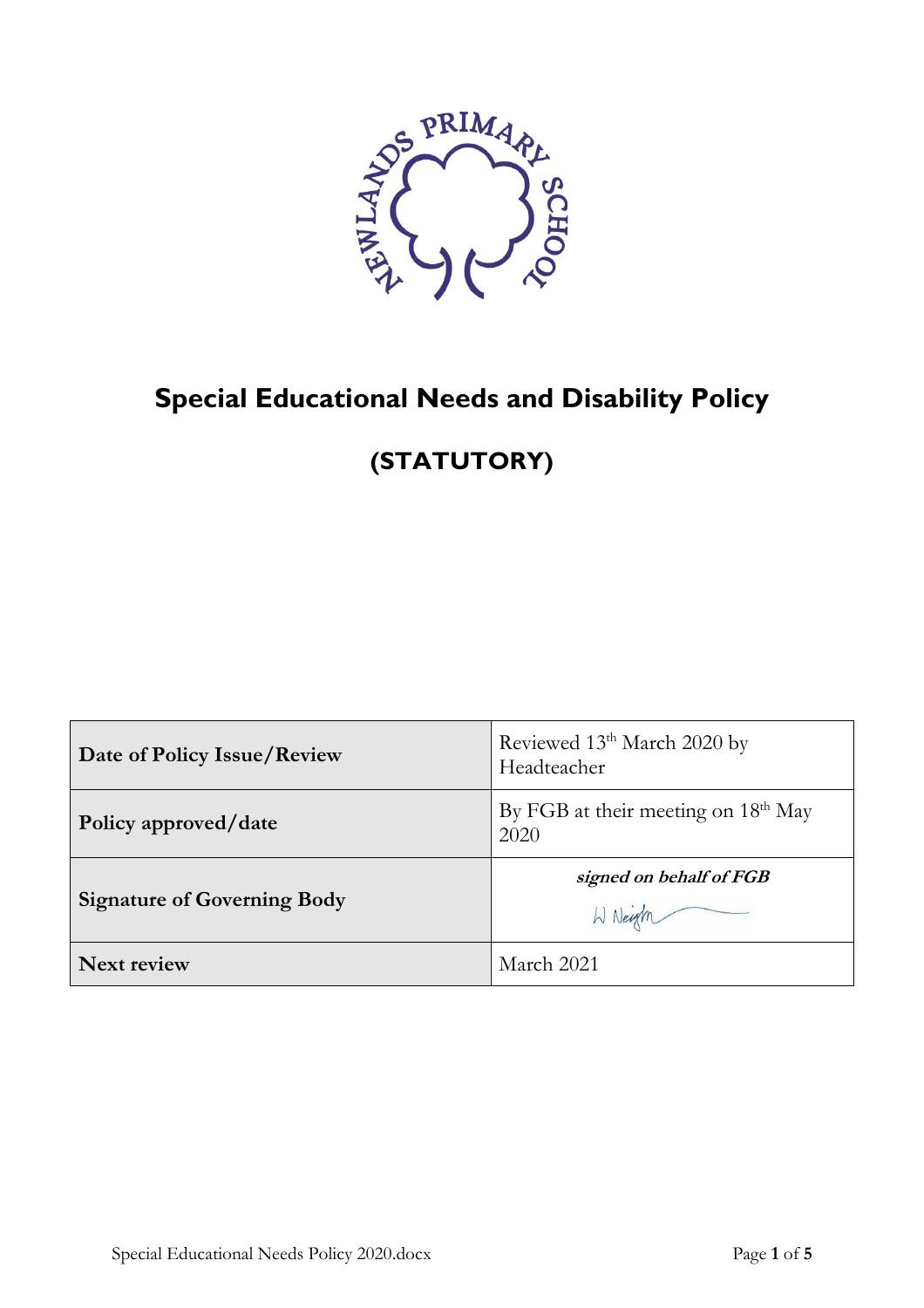## **Special Educational Needs and Disabilities Policy**

## **Purpose**

We at Newlands Primary school believe that each pupil has individual and unique needs. However, some pupils require more support than others to make good progress. We acknowledge that a significant proportion of pupils will have special educational needs or a disability (SEND) at some time in their school career. Many of these pupils may require help throughout their time in school, while others may need a little extra support for a short period to help them overcome more temporary needs. If these pupils are to make good progress, we must recognise this and plan accordingly. Newlands Primary school aims to provide all pupils with strategies for dealing with their needs in a supportive environment, and to give them meaningful access to learning and the National Curriculum. In particular, we aim to:

- enable every pupil to experience success
- promote individual confidence and a positive attitude
- ensure that all pupils, whatever their special educational needs or disability, receive appropriate educational provision through a broad and balanced curriculum that is relevant and differentiated, and that demonstrates coherence and progression in learning
- give pupils with SEND equal opportunities to take part in all aspects of the school's provision, as far as is appropriate
- ensure that children with SEND have opportunities to receive and make known information, to express an opinion, and have that opinion taken into account in any matters affecting them
- identify, assess, record and regularly review pupils' progress and needs
- involve parents/carers in planning and supporting at all stages of their children's development
- work collaboratively with parents of children with SEND, other professionals and support services
- ensure that the responsibility held by all staff and governors for SEND is implemented.

## **Who/what was consulted?**

We consulted local authority and national guidance.

## **Relationship to other policies**

This policy links with the policies on admissions, data protection, health and safety, behaviour and whistle blowing, and to the complaints procedure. The school accessibility plan is an integral part of this policy.

## **Equality impact**

This policy will help to ensure that the school takes positive action to support vulnerable pupils.

## **Roles and responsibilities of headteacher, other staff, governors**

Provision for children with special educational needs is a matter for the school as a whole. It is each teacher's responsibility to provide for pupils with SEND in his/her class, and to be aware that these needs may be present in different learning situations. All staff are responsible for helping to meet an individual's special educational needs and for following the school's plan and procedures for identifying, assessing and making provision to meet those needs.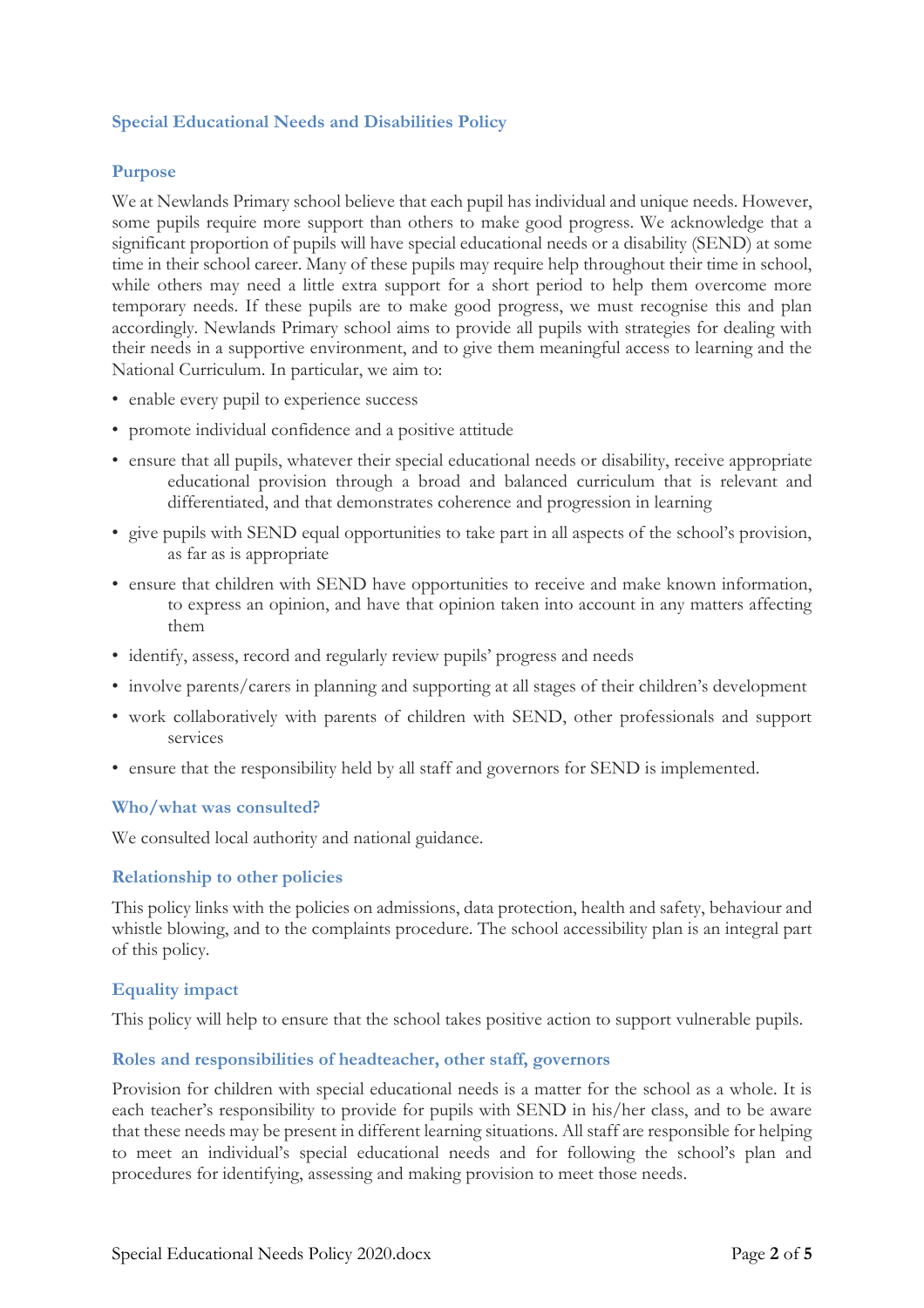The governing body, in co-operation with the headteacher, has a legal responsibility for determining the policy and provision for pupils with SEND. It maintains a general overview and has appointed a representative governor (the SEND governor), who takes particular interest in this aspect of the school.

## **The headteacher has responsibility to:**

- manage all aspects of the school's work, including provision for SEND pupils
- keep the governing body informed about SEND issues
- work closely with the SEND personnel beyond the school in the local authority, health and social care to ensure that support is joined up and that parents are fully involved at every stage
- ensure all staff receive training and are aware of the need to identify and provide for pupils with SEND
- ensure pupils with SEND join in school activities alongside other pupils, as far as is reasonably practical and compatible with their needs and the efficient education of other pupils
- ensure that the progress and attainment of pupils with special educational needs and/or a disability are monitored and evaluated when reviewing the effectiveness of the overall support for the child
- notify parents immediately if the school recommends special educational provision for their child
- report to parents on the implementation of the school's SEND policy
- ensure that the implementation of this policy and the effects of inclusion policies on the school as a whole are monitored and reported to governors.

## **The special educational needs co-ordinator (SENCO) has a responsibility to:**

- oversee the day-to-day operation of this policy
- ensure that an agreed, consistent approach is adopted
- liaise with and advise other staff
- help staff to identify pupils with SEND
- carry out detailed assessments and observations of pupils with specific learning problems
- take part in LA assessment to ascertain whether a child needs an Education and Health Care plan
- co-ordinate the provision for pupils with SEND
- support class teachers in devising strategies, drawing up One page profiles and or Individual Education Plans (IEPs) when needed, setting targets appropriate to the needs of the pupils, and advising on appropriate resources and materials for use with pupils with SEND and on the effective use of materials and personnel in the classroom
- liaise closely with parents of pupils with SEND
- liaise with outside agencies, arranging meetings, and providing a link between these agencies, class teachers and parents, especially for children with Education and Health Care plans
- maintain the school's SEND register and records
- assist in the monitoring and evaluation of progress of pupils with SEND
- contribute to the in-service training of staff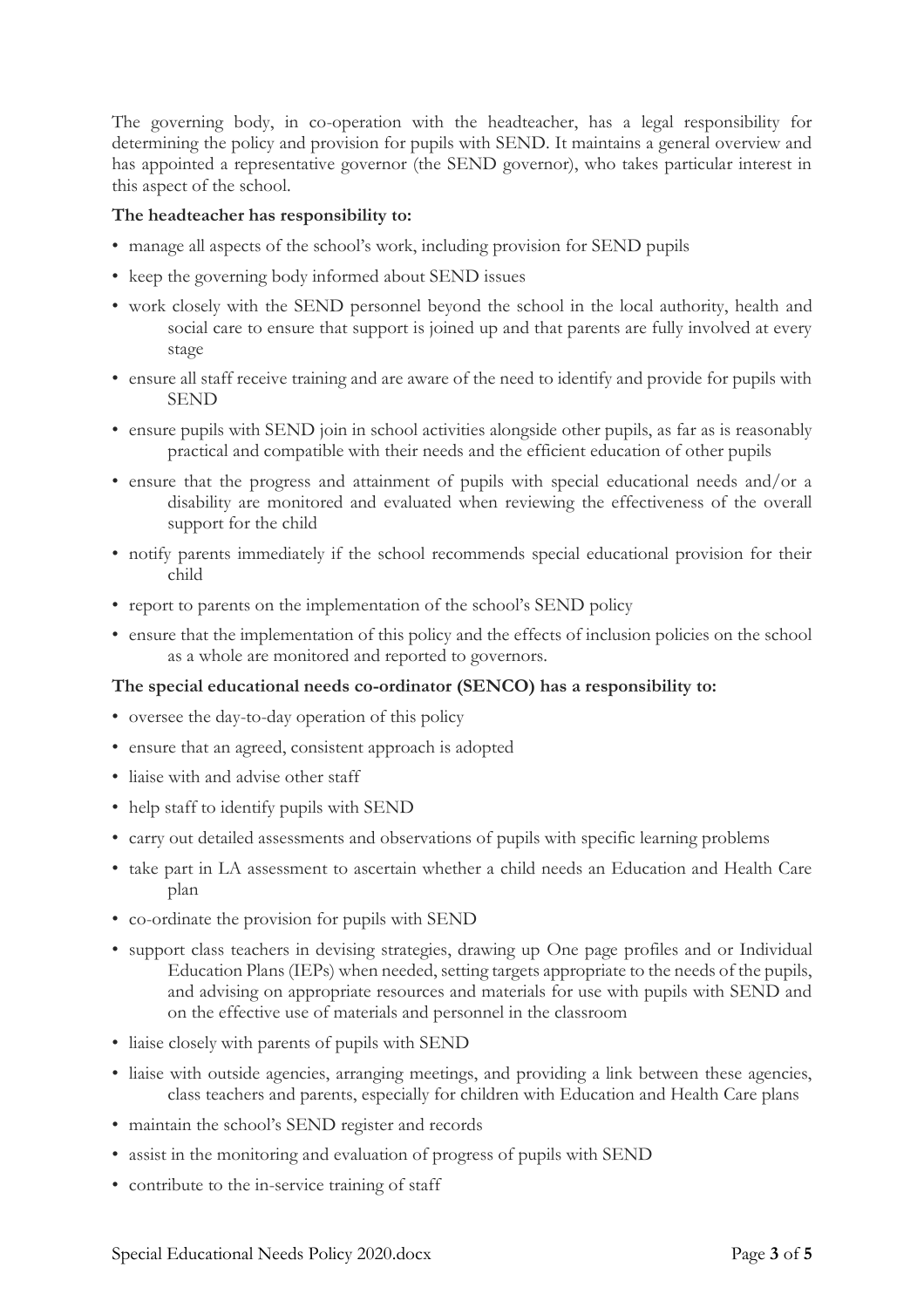- manage learning support staff/teaching assistants
- ensure that midday supervisors are given any necessary information relating to the supervision of pupils at lunchtime and supporting them in relation to behaviour management and other issues for particular pupils
- liaise with the SENCOs in receiving schools/and or other primary schools to help provide a smooth transition from one school to the other.

## **Class teachers are responsible for:**

- including pupils with SEND in the classroom, and for providing an appropriately differentiated curriculum
- ensuring that they access all available information and support to make effective educational provision for pupils with SEND.

## **Learning support staff/teaching assistants should:**

- be fully aware of this policy and the procedures for identifying, assessing and making provision for pupils with SEND
- use the school's procedures for giving feedback to teachers about pupils' responses to tasks and strategies.

## **The governing body will ensure that:**

- SEND provision is an integral part of the school improvement plan
- the necessary provision is made for any pupil with SEND
- they have regard to the requirements of the SEN Code of Practice (2014)
- the progress and attainment of children with special educational needs and/or looked-after children are monitored and evaluated when reviewing the effectiveness of the school's support for children with SEND
- they publish all statutory information on how the school meets the needs of pupils with SEND, including the SEND policy
- they are fully informed about SEND issues
- they set up appropriate staffing and funding arrangements, and oversee the school's work for pupils with SEND
- the quality of SEND provision is regularly monitored.

## **Arrangements for complaints**

Should pupils or parents/carers be unhappy with any aspect of provision they should discuss the problem with a class/form teacher in the first instance. Anyone who feels unable to talk to the teacher, or is not satisfied with their comments, should ask to speak to the SENCO. For a problem that might need time to be explored, parents/carers should make an appointment.

In the event of a formal complaint parents are advised to refer to the school complaints Policy.

## **Arrangements for monitoring and evaluation**

The success of the school's SEND policy and provision is evaluated through school self-evaluation and reporting activities such as:

- monitoring of classroom practice by the SENCO and subject co-ordinators
- analysis of pupil tracking data and test results for individual pupils and for cohorts